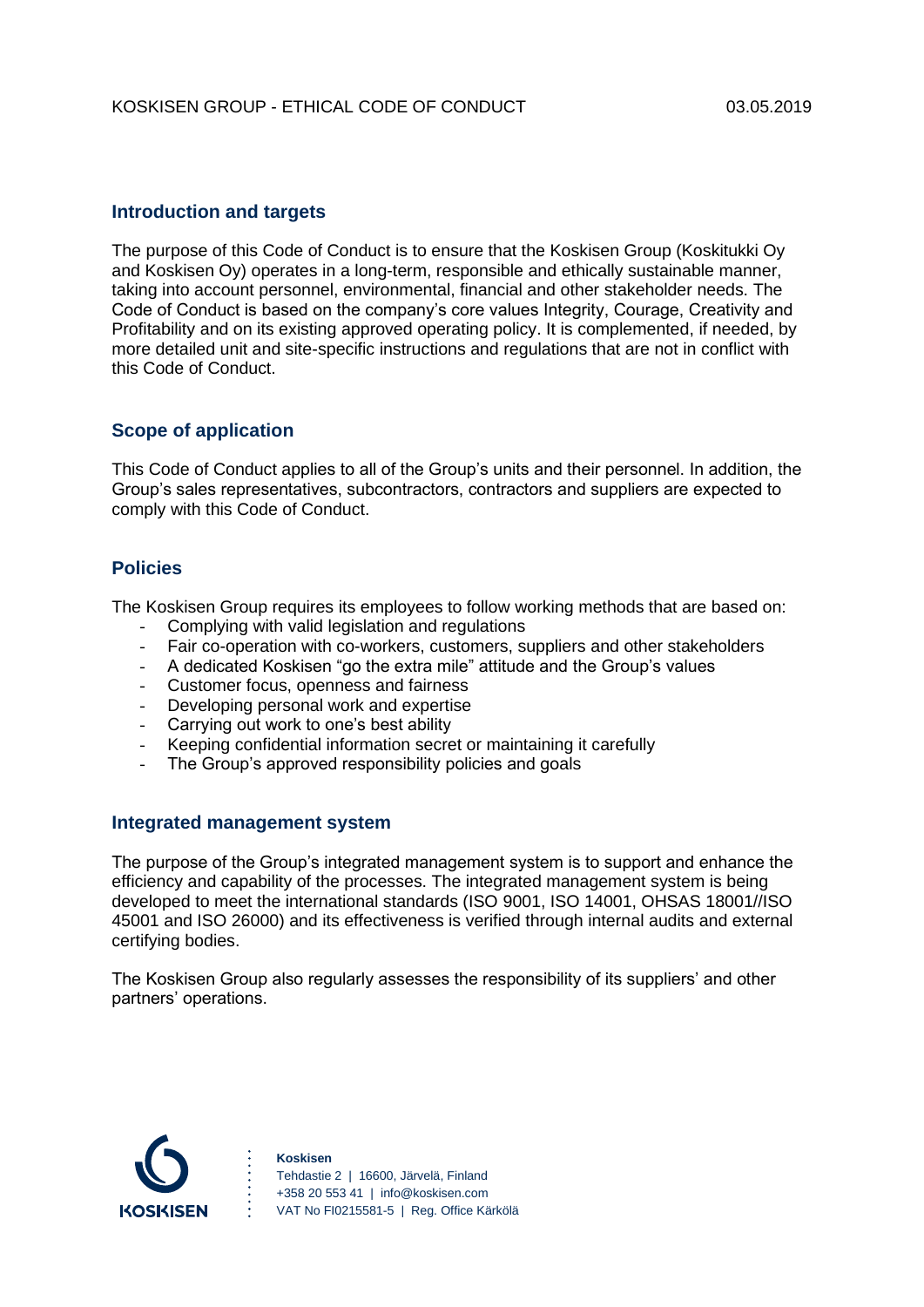# **Human rights**

As a Group we respect the UN's Universal Declaration of Human Rights.

The Group has also promise to develop leadership and service practices.

- Offer equal opportunities
- Recognise and utilise individual expertise and needs
- Lead our personnel and customer relationships fairly
- Communicate our goals and achievements

We do not accept the use of child labour or forced labour, nor do we accept any discrimination based on ethnic origin, age, gender, nationality or sexual orientation.

### **Personnel**

Continuous attention is paid to the Group's personnel's operating conditions, development of know-how, well- being at work and investments in health. Supervisors' behaviour and attitudes are expected to comply with the values and they are expected to make fair decisions. Quality, safety and environmental aspects are a key component of orientation and each employee is expected to take responsibility for developing these. Equality is a highly regarded value in the Group and improving it is an essential part of the HR policy and the development of personnel's well-being at work. The Group's equality plan steers practical implementation.

Koskisen ensures that no employee is subjected to bullying, discrimination, sexual harassment or any other type of harassment. The terms of employment contracts and working conditions are based on equality and fairness.

### **Customer/Sales**

Contracts with customers are confidential. We act fairly and with integrity, and treat our competitors and their work with professional courtesy.

We comply with product requirements and standards, and with ethical codes throughout the order-delivery chain, and our products and services are traceable and their origin is known. The goal of our product development work is to develop product characteristics that comply with responsible and sustainable development.

### **Suppliers**

Koskisen Oy requires all of its suppliers and subcontractors to comply with applicable laws and international agreements, to respect human rights and to commit to Koskisen Group's ethical principles. We seek reliable, respectful and mutually beneficial relationships with our suppliers.

We expect all of our suppliers to respect unconditional non-disclosure agreements and intellectual property rights.

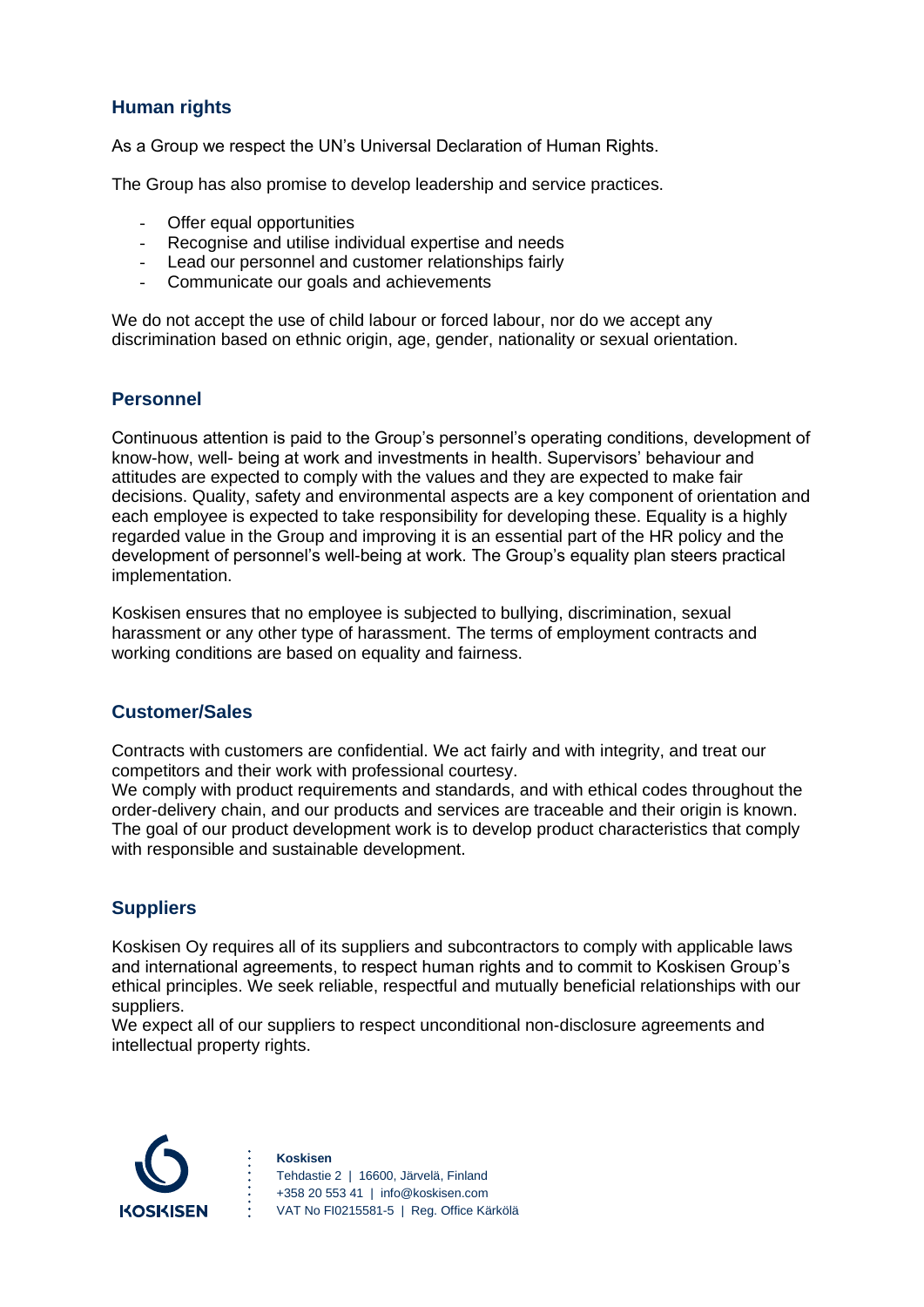We expect suppliers to invest in the continuous improvement of their products and services, and in their ability to transform and innovate, as well as in increasing the efficiency of their manufacturing process and expertise.

In its procurement, Koskisen Oy favors products and services that comply with sustainable development.

We make payments to suppliers on time. Suppliers are not allowed to offer Koskisen Oy's personnel any personal benefits.

# **Safety**

Our occupational health and safety activities meet the statutory requirements as a minimum. Efforts are made to prevent, as well as possible, safety and security risks related to personnel's health and safety, to the products and their use and to the company's assets and operations.

The Group's task is to create the framework, policies and targets for a safe work community. Each employee is responsible for his or her own safety, for following instructions and developing operations to make them safer for everyone and also for taking care of the safety of co-workers and the company's property.

The state and improvement of safety are monitored systematically using pre-emptive and "near miss" observations.

The Group's partners, suppliers and visitors are expected to comply with the Group's safety regulations without exception, and non-compliance will be addressed immediately.

# **The environment and wood procurement**

Environmental matters are a question of honour and a competitive asset. We aim to continuously reduce the load caused by our operations on the soil, water and air. The development of products and production processes aims at minimising environmental loads over their entire lifecycle.

Environmental aspects are assessed carefully also as regards direct and indirect procurement and when selecting suppliers. Communications concerning incidents, legal action or development concerning the environment takes place openly and systematically. The origin of wood is always known, whether it comes from a certified or uncertified forest. The Group has PEFC's and FSC® chain-of-custody certifications for wood, which ensures that the wood does not originate from controversial sources, such as:

- Illegal logging
- Logging that violate indigenous peoples' rights or other human rights
- Forests where environmental values have been threatened or destroyed
- Natural forests that have been transformed into plantation forests
- Forests containing genetically modified trees



**Koskisen** Tehdastie 2 | 16600, Järvelä, Finland +358 20 553 41 | info@koskisen.com VAT No FI0215581-5 | Reg. Office Kärkölä